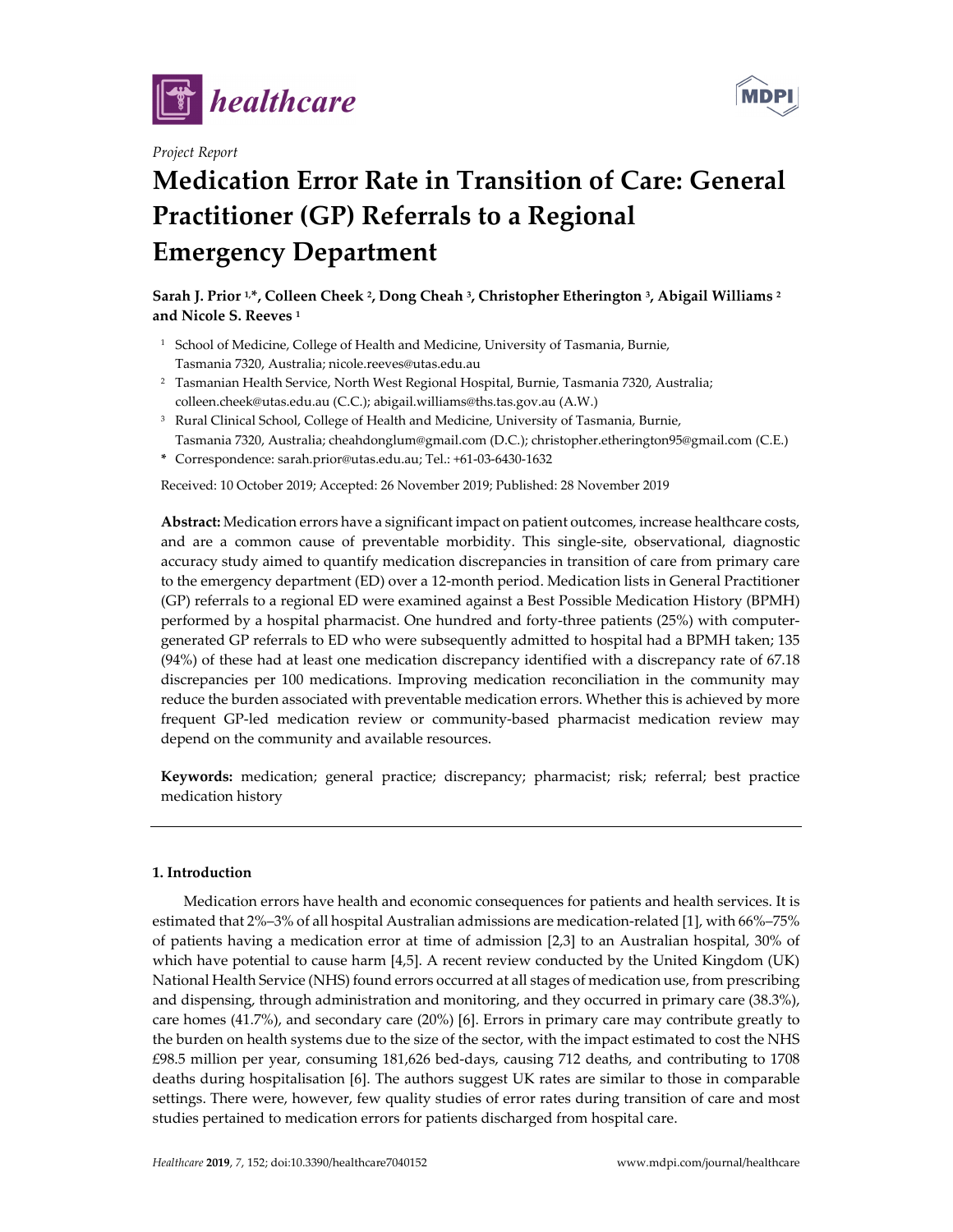Best practice medication management includes reconciling medicines on admission to a health service. A Best Possible Medication History (BPMH) involves a structured patient interview and confirmation with at least one other source and is often undertaken by the hospital pharmacist for admitted patients. High-risk medications include the anti-infectives, potassium and other electrolytes, insulin, narcotics and other sedatives, chemotherapeutic agents, and heparin and other anticoagulant (APINCH) medicines ([7]. Using the BPMH to compare with the medications listed in General Practitioner (GP) referrals, a multisite study conducted in Australian hospitals in 2008–2009 found 87% of GP referrals had one or more discrepancies in the patients' regular medications and 62% had one or more regular medication discrepancies of moderate to high significance [8].

Computerised medication systems or some computerised functionality is regarded as a key component of safer medication management. The purported benefits include auto population of medications into transfer of care documents such as referrals, minimising errors associated with 'cutting and pasting', up-to-date and accurate lists, inclusion of new, suspended or changed medications supporting clinical handover communication, support of workflow that prompts medication review when patients are identified as a falls risk, and alerts for prescribers when prescribing look-alike, sound-alike and high-risk medications [7]. An accurate and complete current medication list is a key component of transfer of care documents such as referrals, discharge summaries, and the shared health summary (SHS) that is a crucial part of the Australian electronic MyHealth record system. A SHS is particularly recommended for patients with chronic medical conditions or following a 75+ health assessment and may be created and uploaded by a medical practitioner, usually the patients' GP, a registered nurse, or an Aboriginal and Torres Strait Islander Health Practitioner [9]. With increased focus over the last decade on computerised systems including the MyHealth record to provide the right information, for the right patient, at the right time, we sought to quantify the medication discrepancies for patients referred to an emergency department (ED) who were subsequently admitted to hospital and had a Best Possible Medication History taken by a pharmacist. The overarching aim of this study was to identify where strategies to reduce persisting medication error might be best targeted.

## **2. Materials and Methods**

This was a single-site, observational, diagnostic accuracy study undertaken for patients presenting to the ED of an Australian regional hospital between 1 June 2015 and 30 May 2016. Ethics approval was obtained from the Tasmanian Health and Medical Research Ethics Committee (Ref: H0015862).

Patient records were identified retrospectively from the ED medical information system as being referred to the ED by a GP and subsequently admitted as an inpatient. For each patient record, a medication list provided by the GP was compared to the BPMH taken by the hospital pharmacist. The BPMH did not include any medications commenced in the ED as a discrepancy. Medication discrepancies were recorded as omissions, false inclusions, dose and frequency errors, route of administration error, class discrepancies and dosage or frequency omissions.

Each discrepancy was given a risk rating by calculating the consequence and likelihood of occurrence using a Risk Assessment Matrix (Figure 1). The severity of the consequences was assessed by an emergency medicine clinician and rated as insignificant, minor, moderate or major. The likelihood of occurrence was assessed by an emergency medicine clinician and was rated as rare, unlikely, possible, likely, or almost certain.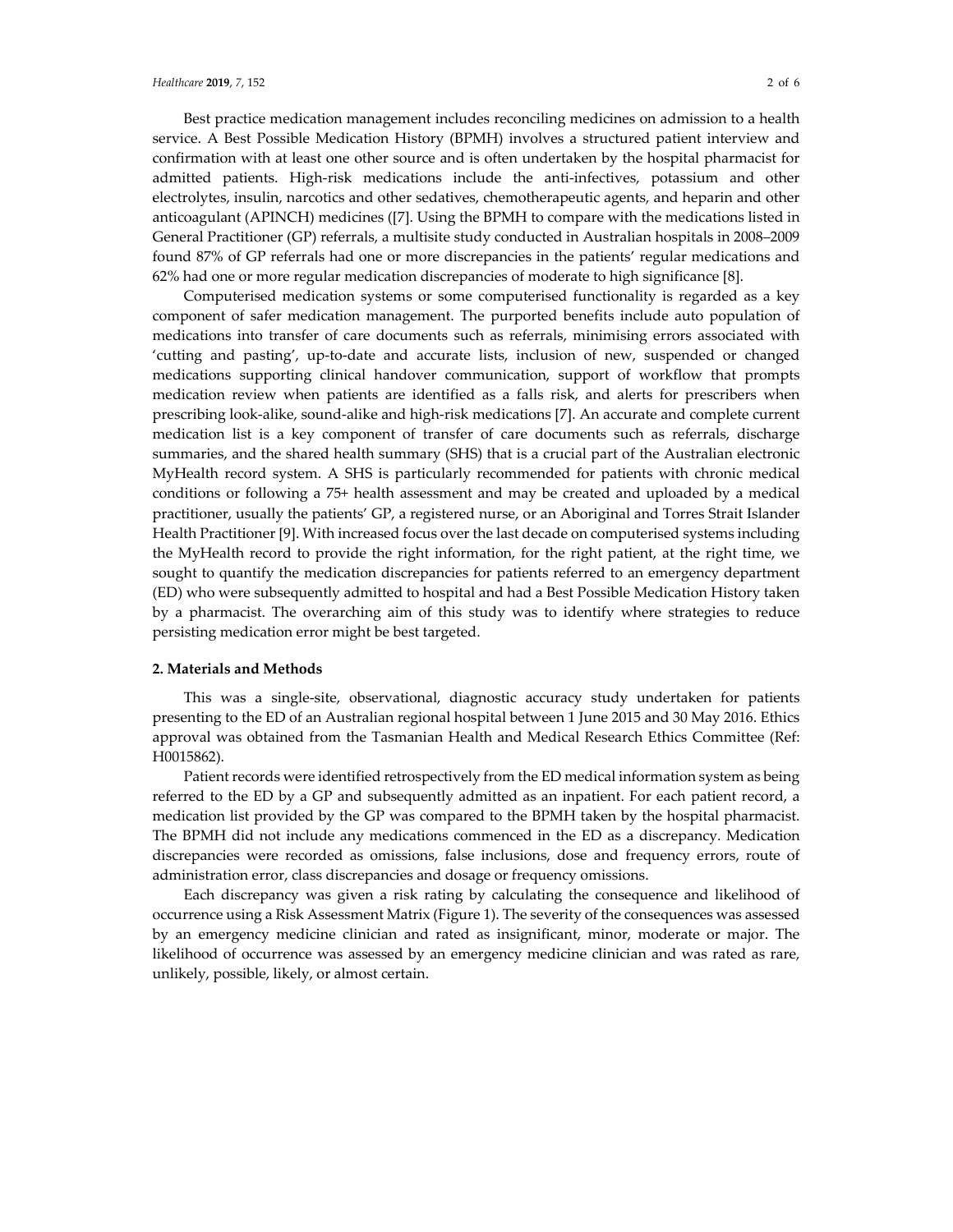|            |                                                                                  | <b>Consequences</b>                                          |                                                             |                                                            |                                                   |                                                              |
|------------|----------------------------------------------------------------------------------|--------------------------------------------------------------|-------------------------------------------------------------|------------------------------------------------------------|---------------------------------------------------|--------------------------------------------------------------|
|            |                                                                                  | Insignificant (1)<br>No injuries / minimal<br>financial loss | Minor (2)<br>First aid treatment /<br>medium financial loss | Moderate (3)<br>Medical treatment /<br>high financial loss | Major (4)<br>Hospitable / large<br>financial loss | <b>Catastrophic (5)</b><br>Death / massive<br>financial loss |
| Likelihood | <b>Almost Certain (5)</b><br>Often occurs / once a week                          | Moderate (5)                                                 | <b>High (10)</b>                                            | <b>High (15)</b>                                           | Catastrophic (20)                                 | Catastrophic (25)                                            |
|            | Likely (4)<br>Could easily happen / once a<br>month                              | Moderate (4)                                                 | Moderate (8)                                                | <b>High (12)</b>                                           | Catastrophic (16)                                 | Catastrophic (20)                                            |
|            | Possible (3)<br>Could happen or known it to<br>happen / once a year              | Low(3)                                                       | Moderate (6)                                                | Moderate (9)                                               | <b>High (12)</b>                                  | <b>High (15)</b>                                             |
|            | Unlikely (2)<br>Hasn't happened yet but could /<br>once every 10 years           | Low(2)                                                       | Moderate (4)                                                | Moderate (6)                                               | Moderate (8)                                      | <b>High (10)</b>                                             |
|            | Rare (1)<br>Conceivable but only on extreme<br>circumstances / once in 100 years | Low(1)                                                       | Low(2)                                                      | Low $(3)$                                                  | Moderate (4)                                      | Moderate (5)                                                 |

**Figure 1.** Risk assessment matrix.

### **3. Results**

A total of 563 patient records were scrutinised with 143 (25%) of these having both a GP referral and a best possible medication history. Of the 143 patient records, 74 were males and 69 females. A total of 135 (94%) of these histories contained at least one medication discrepancy, all of whom attended ED with computer-generated GP referrals. Inclusions were the most common discrepancy (40%) with omissions being the next most frequent (24.7%) (Table 1). The rate of medication error (number of medication discrepancies per 100 medications) was 67.18.

**Table 1.** Frequency and type of medication discrepancy.

| <b>Type of Discrepancy</b>    | Frequency     | Percent |  |
|-------------------------------|---------------|---------|--|
| Omission                      | 152           | 24.7    |  |
| Inclusion                     | 246           | 40.0    |  |
| Exclusion                     | 106           | 17.2    |  |
| Dose error                    | 54            | 8.7     |  |
| Frequency error               | 33            | 5.4     |  |
| Dosage and frequency omission | 17            | 2.7     |  |
| Medication type               | 6             | 1.0     |  |
| Time                          | $\mathcal{D}$ | 0.3     |  |
| Total                         | 616           | 100     |  |

#### *3.1. Consequences*

Following clinical evaluation of the medication discrepancies, it was found that 94 (15.3%) of discrepancies were of moderate to major consequence (Table 2). The eight discrepancies of major consequence were seen in three patients. One patient had 13 discrepancies, of which three were of major consequence. One patient had five medications listed on their referral, none of which the patient was taking; the four medications not listed that the patient was found to be taking in the BPMH included an novel oral anticoagulant (NOAC) and a steroid. One patient had one medication listed in the GP referral the patient was not taking, whereas the BPMH found the patient was taking six unlisted medications, including Gliclazide and Metformin. The most common drugs associated with discrepancies of major consequence were insulin and another diabetic medication.

| <b>Table 2.</b> Consequences of discrepancies. |  |
|------------------------------------------------|--|
|------------------------------------------------|--|

| <b>Severity of Consequence</b> | Frequency | Percent |
|--------------------------------|-----------|---------|
| Insignificant                  | 274       | 44.4    |
| Minor                          | 248       | 40.3    |
| Moderate                       | 86        | 14.0    |
| Major                          | 8         | 1.3     |
| Catastrophic                   |           | 0       |
| Total                          | 616       | 100     |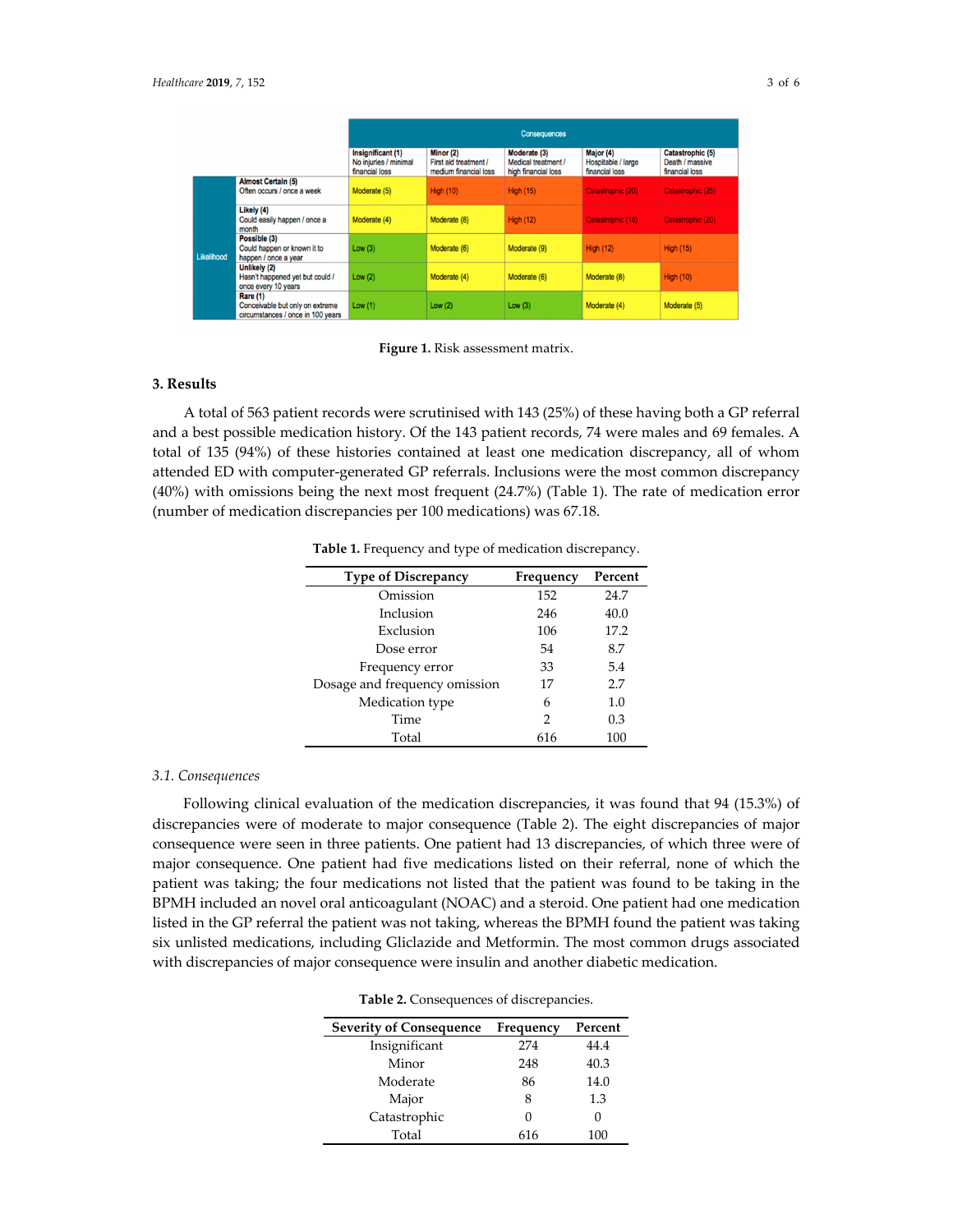#### *3.2. Likelihood*

The likelihood of consequences occurring was almost certain or likely in 28 (4.6%) instances (Table 3).

| Likelihood     | Frequency | Percent |
|----------------|-----------|---------|
| Almost certain | 1         | 0.2     |
| Likely         | 27        | 44      |
| Possible       | 118       | 19.2    |
| Unlikely       | 265       | 43.0    |
| Rare           | 205       | 33.2    |
| Total          | 616       | 100     |

**Table 3.** Likelihood of occurrence.

#### *3.3. Risk*

The consequence and likelihood data were utilised to determine a risk rating for the medication discrepancies. The majority (72.9%) of discrepancies were low risk (Table 4). However, the risk was high or extreme in 96 (15.6%) instances.

**Table 4.** Risk rating.

**Type of Discrepancy Frequency Percent**  Extreme 8 2.1 High 83 13.5 Moderate 76 11.5 Low 449 72.9 Total 616 100

The 13 extreme risk ratings were from discrepancies of major consequence which were likely (*n*  $=$  7) or almost certain ( $n = 1$ ) and applied to five patients. One patient presented with hypercalcaemia and the GP referral listed five diabetic medications the patient was not taking, and was missing the apixaban, cholecalciferol, magnesium and prednisone the patient was taking; one patient presented with abdominal pain, tachycardia, and atrial fibrillation and the referral contained one medication the patient was not taking, and was missing six medications the patient was taking; one patient presented with bilateral pulmonary infiltrate for whom the supplements fish oil, glucosamine and magnesium were missing from the GP referral; one patient presented with abdominal pain whose blood pressure medication was not recorded on the GP referral list nor were two medications for depression. In only one of these instances was the referring GP not the patient's usual GP.

The 78 high-risk ratings related to 35 patients, two of whom also had extreme ratings for some discrepancies. Of the remaining patients, one patient presenting with a diabetic foot ulcer had eight discrepancies rated as high risk, none of the 11 patient's medications were contained in the referral; one patient presenting with shortness of breath and chest pain had three medications listed, only one of which the patient was taking, together with nine others missing in the referral, including a nitrate, nitrate spray and a vasodilator. In both instances, the referring GP was the patient's usual GP.

In 48.8% of the high-risk discrepancies the GP authoring the referral was listed as the patients usual GP, and no one GP was represented more than another.

## **4. Discussion**

Medication errors have the potential for significant patient harm and cost to the health system. Computerised medication management is promoted to reduce the likelihood of error. In this study, the rate of medication discrepancies observed in General Practitioner (GP) patient referrals where at least one medication discrepancy occurred was 67% despite the use of computerised systems for medication management. One-quarter of these discrepancies were of a moderate to extreme risk.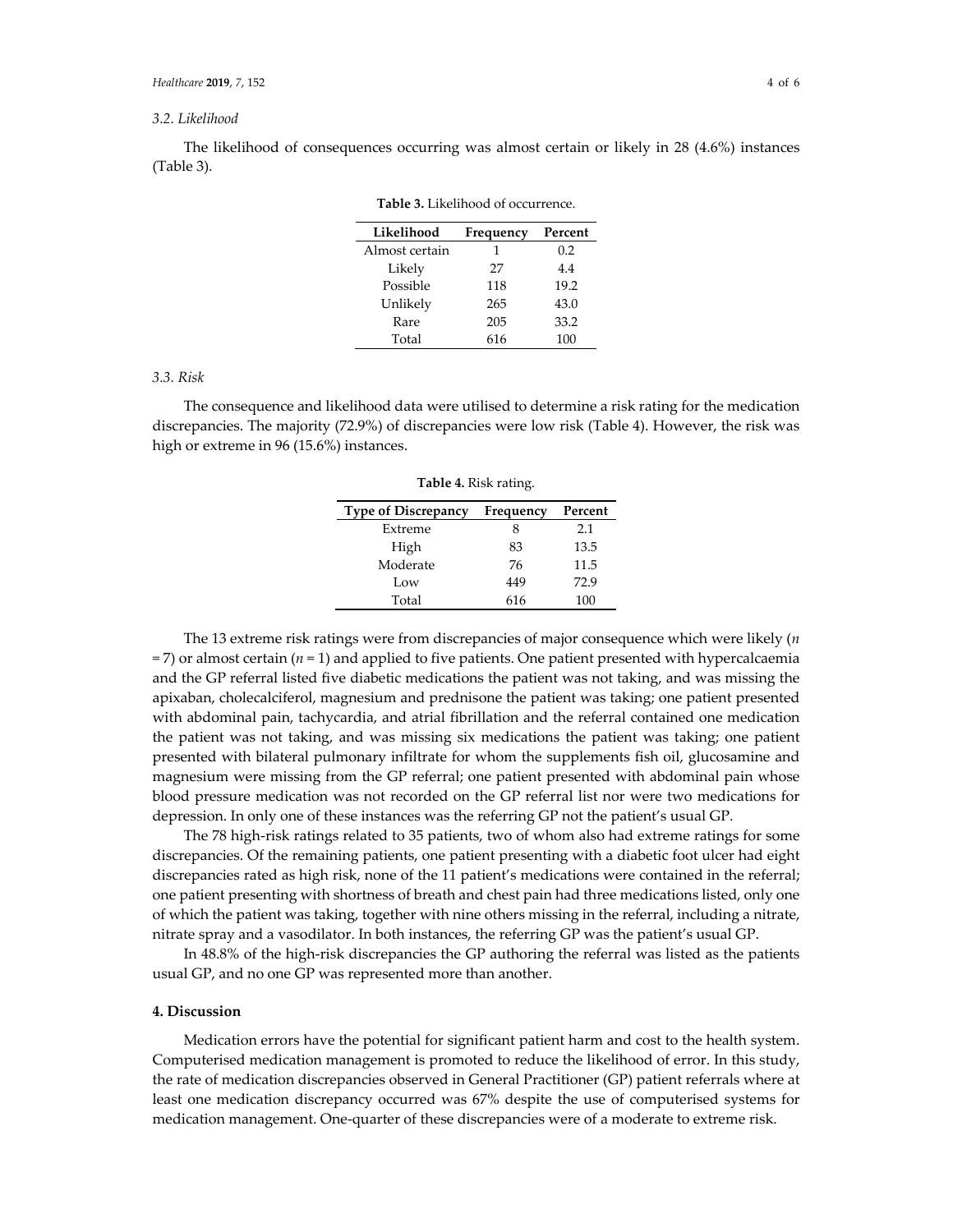The premise of having a nominated provider for the electronic health information summary (Australia), MyHealth record, is that it is critical to have shared health summaries (SHSs) that are clinically useful and effective for a range of different types of healthcare providers who may review them [9]. The World Health Organisation advocates the use of shared electronic medical records and an intersectoral approach to reorient health systems to person-centered care [5]. In this study, the important role of the hospital pharmacist in reconciling medications was highlighted. While it is unknown how or why so many medication discrepancies occurred, better medication reconciliation in the community is an opportunity for reducing burden associated with medication error. Whether this can be easily performed by the GP through more frequent medication review, or whether there is a role for the community pharmacist or general practice nurse, may depend on the community and available resources.

This study was conducted at a single regional site; it is known that there are fewer GPs in rural towns per capita than in urban areas, and this area has an older population and a high rate of chronic health issues [10]. The rate of medication discrepancy was calculated from the number of referrals with at least one discrepancy present. As 6% of the sample did not contain any discrepancies, the overall rate of medication discrepancy is likely to be slightly lower. Nevertheless, that one-quarter of these were of moderate to extreme risk suggests there is considerable opportunity to improve patient health outcomes through better medication reconciliation in the community.

#### **5. Conclusions**

This paper presents clinically important data that can contribute to ongoing education, quality assurance and meaningful interaction between medical professionals. Improving medication reconciliation in the community may reduce the burden associated with preventable medication errors. Whether this is achieved by more frequent GP-led medication review or community-based pharmacist medication review may depend on the community and available resources.

**Author Contributions:** conceptualization, C.C., S.J.P., D.C., C.E., A.W. and N.S.R.; methodology, C.C., D.C., C.E.; data collection, D.C., C.E., N.S.R. and C.C.; formal analysis, S.J.P., C.C., N.S.R.; investigation, S.J.P., C.C.; resources, S.J.P., C.C.; data curation, S.J.P., C.C., N.S.R.; writing—original draft preparation, C.C., S.J.P.; writing—review and editing, D.C., C.E., N.S.R., A.W.; supervision, C.C., S.J.P.; and project administration, S.J.P., C.C., N.S.R.

**Funding:** This research received no external funding.

**Acknowledgments:** The authors would like to acknowledge the assistance in data collection from Dr Edith Lightfoot and Dr Emily Doole.

**Conflicts of Interest:** The authors declare no conflict of interest.

#### **References**

- 1. Roughead, E.E.; Semple, S.J.; Rosenfeld, E. The extent of medication errors and adverse drug reactions throughout the patient journey in acute care in Australia. *Int. J. Evid. Based Healthc*. **2016**, *14*, 113–122.
- 2. Tompson, A.; Peterson, G.; Jackson, S. Hughes, J.D.; Raymond, K. Utilizing community pharmacy dispensing records to disclose errors in hospital admission drug charts. *Int. J. Clin. Pharmacol. Ther.* **2012**, *50*, 639–646.
- 3. Vasileff, H.M.; Whitten, L.E.; Pink, J.A., Goldsworthy, S.J.; Angley, M.T. The effect on medication errors of pharmacists charting medication in an emergency department. *Pharm. World Sci.* **2009**, *31*, 373–379.
- 4. Duguid, M. The importance of medication reconciliation for patients and practitioners. *Aust. Prescr.* **2012**, *35*, 373–379.
- 5. Azzi, M.; Constantino, M.; Pont, L.; Mcgill, M.; Twigg, S.; Krass, I. Medication Safety: an audit of medication discrepancies in transferring type 2 diabetes mellitus (T2DM) patients from Australian primary care to tertiary ambulatory care. *Int. J. Qual. Health C.* **2014**, *26*, 397–403.
- 6. Prevalence and Economic Burden of Medication Errors in The NHS in England. Rapid evidence synthesis and economic analysis of the prevalence and burden of medication error in the UK*.* Available online: